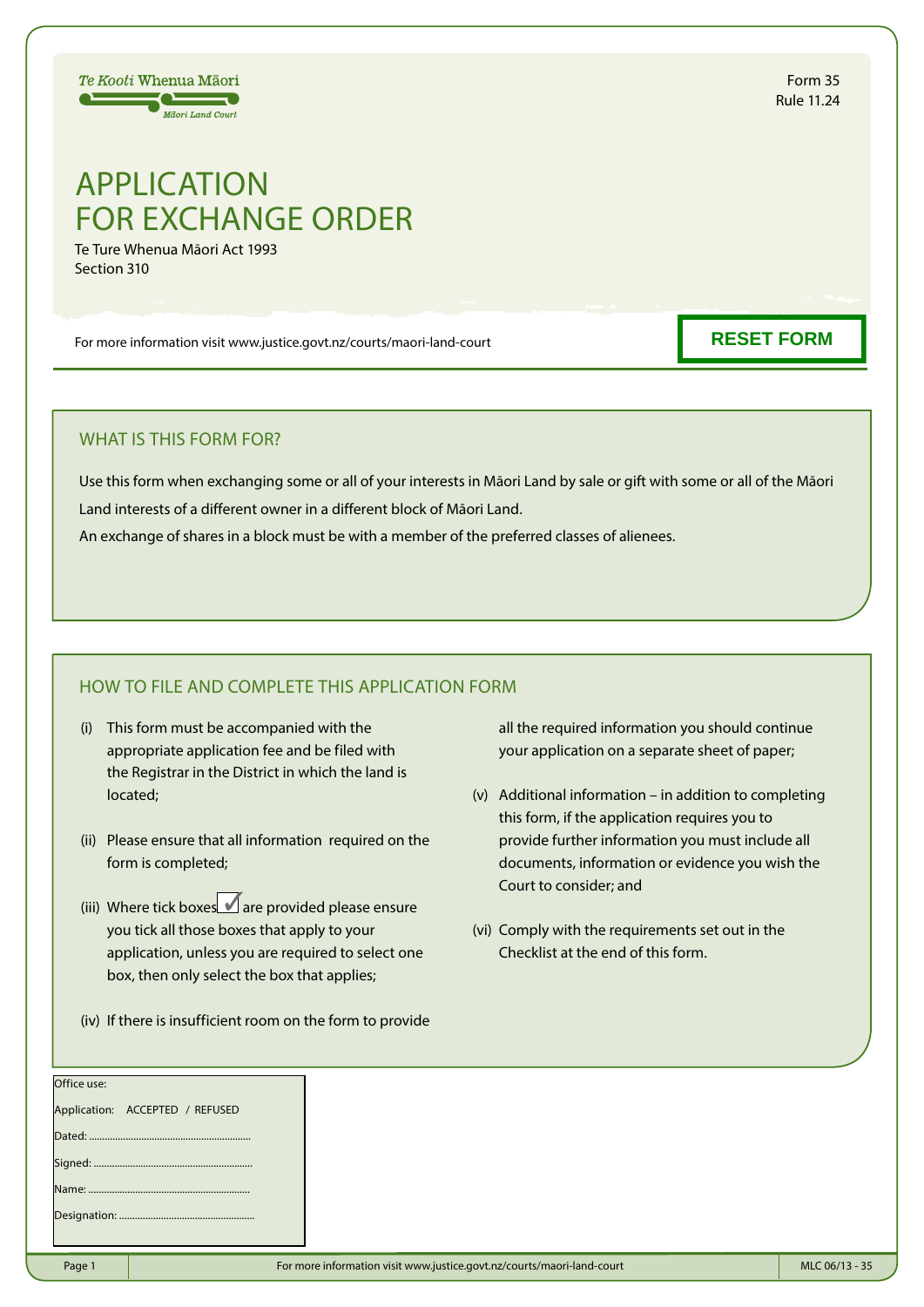| The Māori Land Court of New Zealand<br>(please select the name of the Māori Land Court District in which some or all of the land is located) |  |                      |                 |                        |                        |  |  |
|----------------------------------------------------------------------------------------------------------------------------------------------|--|----------------------|-----------------|------------------------|------------------------|--|--|
| Please select one District                                                                                                                   |  | Taitokerau           |                 | Waikato Maniapoto      | Waiariki               |  |  |
| Tairāwhiti                                                                                                                                   |  | Tākitimu             |                 | Aotea                  | Te Waipounamu          |  |  |
| <b>APPLICATION:</b>                                                                                                                          |  |                      |                 |                        |                        |  |  |
| 1/ We                                                                                                                                        |  |                      |                 |                        |                        |  |  |
|                                                                                                                                              |  |                      |                 |                        |                        |  |  |
| apply for an order of exchange: $\left(\right)$                                                                                              |  | tick as appropriate) |                 |                        |                        |  |  |
| as set out in this application                                                                                                               |  |                      |                 |                        |                        |  |  |
| according to the terms set out in the attached agreement                                                                                     |  |                      |                 |                        |                        |  |  |
| <b>DETAILS OF EXCHANGE:</b><br>1. LAND TO BE EXCHANGED:                                                                                      |  |                      |                 |                        |                        |  |  |
| Names of owner                                                                                                                               |  |                      |                 |                        | Shares to be exchanged |  |  |
| Name of Block                                                                                                                                |  |                      |                 | Value of shares        |                        |  |  |
| Names of owner                                                                                                                               |  |                      |                 | Shares to be exchanged |                        |  |  |
| Name of Block                                                                                                                                |  |                      | Value of shares |                        |                        |  |  |
| Names of owner                                                                                                                               |  |                      |                 | Shares to be exchanged |                        |  |  |
| Name of Block                                                                                                                                |  |                      |                 | Value of shares        |                        |  |  |
| Names of owner                                                                                                                               |  |                      |                 | Shares to be exchanged |                        |  |  |
| Name of Block                                                                                                                                |  |                      | Value of shares |                        |                        |  |  |
| IS TO BE EXCHANGED WITH:                                                                                                                     |  |                      |                 |                        |                        |  |  |
| Names of owner                                                                                                                               |  |                      |                 |                        | Shares to be exchanged |  |  |
| Name of Block                                                                                                                                |  |                      |                 | Value of shares        |                        |  |  |
| Names of owner                                                                                                                               |  |                      |                 | Shares to be exchanged |                        |  |  |
| Name of Block                                                                                                                                |  |                      | Value of shares |                        |                        |  |  |
| Names of owner                                                                                                                               |  |                      |                 | Shares to be exchanged |                        |  |  |
| Name of Block                                                                                                                                |  |                      | Value of shares |                        |                        |  |  |
| Names of owner                                                                                                                               |  |                      |                 | Shares to be exchanged |                        |  |  |
| Name of Block                                                                                                                                |  |                      | Value of shares |                        |                        |  |  |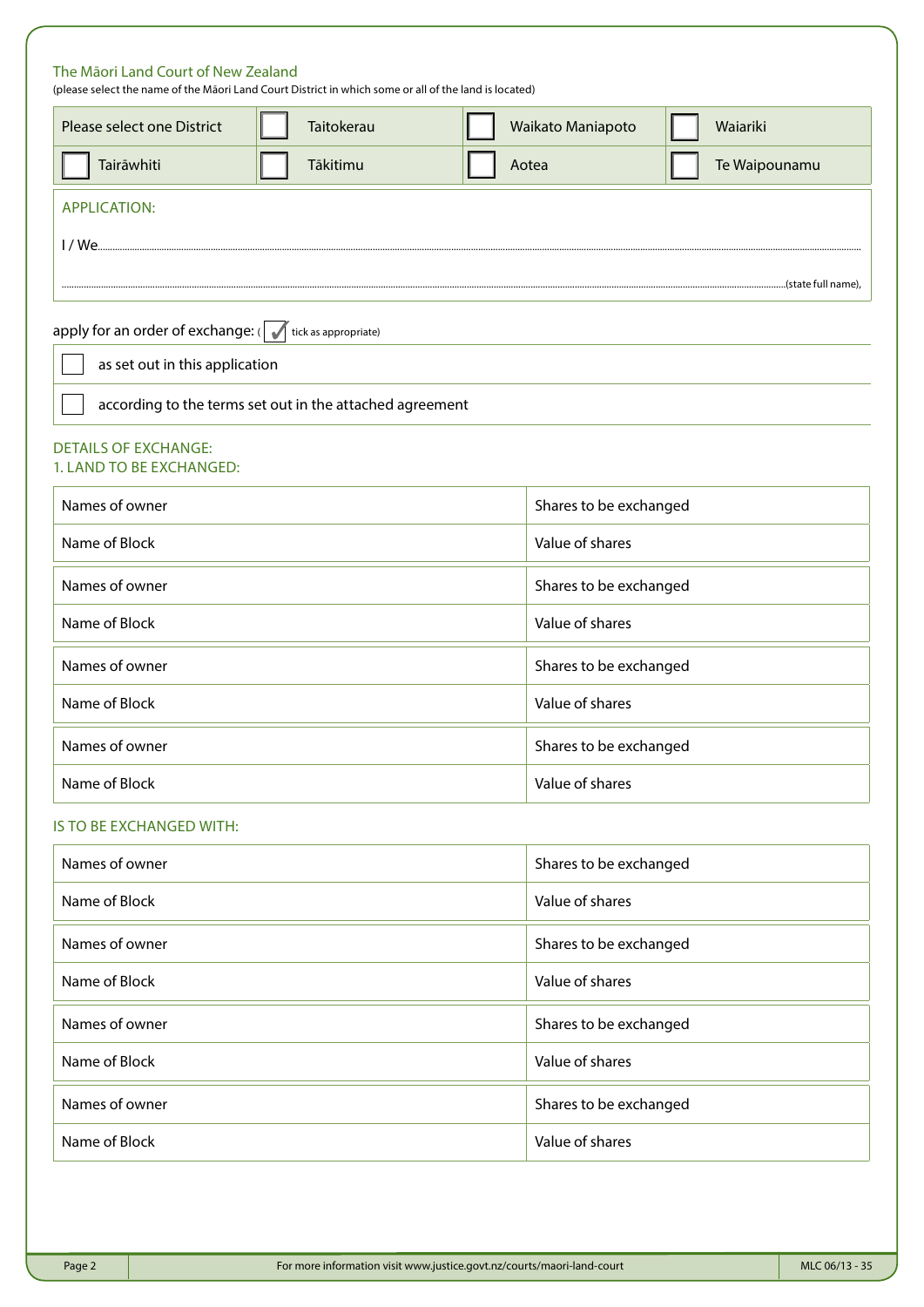## 2. SELECT THE STATEMENT THAT APPLIES:

|                                                                                                              | or       |                                                                                               |            |            |                |
|--------------------------------------------------------------------------------------------------------------|----------|-----------------------------------------------------------------------------------------------|------------|------------|----------------|
|                                                                                                              |          | It is agreed that no monetary payment should be made to either of us                          |            |            |                |
|                                                                                                              |          | 3. SELECT THE STAEMENT THAT APPLIES:                                                          |            |            |                |
|                                                                                                              |          | The parties are not related                                                                   |            |            |                |
|                                                                                                              |          |                                                                                               |            |            |                |
|                                                                                                              |          | (See requirement to complete Whakapapa Schedule in Notes and checklist of documents required) |            |            |                |
|                                                                                                              |          | PREFERRED PLACE OF HEARING: Whangarei                                                         |            |            |                |
|                                                                                                              |          | <b>SIGNATURE OF APPLICANT</b><br>Dated:                                                       | $\sqrt{2}$ | $\sqrt{2}$ |                |
|                                                                                                              |          | Signature of Witness                                                                          |            |            |                |
|                                                                                                              |          | Full name of Witness:                                                                         |            |            |                |
|                                                                                                              |          |                                                                                               |            |            |                |
|                                                                                                              |          |                                                                                               |            |            |                |
|                                                                                                              |          | <b>SIGNATURE OF OTHER PARTY</b><br>Dated:                                                     | $\prime$   |            |                |
|                                                                                                              |          | Signature of Witness                                                                          |            |            |                |
|                                                                                                              |          | Full name of Witness:                                                                         |            |            |                |
|                                                                                                              | Address: |                                                                                               |            |            |                |
|                                                                                                              |          |                                                                                               |            |            |                |
|                                                                                                              |          |                                                                                               |            |            |                |
| <b>APPLICANT</b>                                                                                             |          |                                                                                               |            |            |                |
|                                                                                                              |          |                                                                                               |            |            |                |
|                                                                                                              |          |                                                                                               |            |            |                |
| (Address to which documents or correspondence in connection with the application can be posted or delivered) |          |                                                                                               |            |            |                |
| Page 3                                                                                                       |          | For more information visit www.justice.govt.nz/courts/maori-land-court                        |            |            | MLC 06/13 - 35 |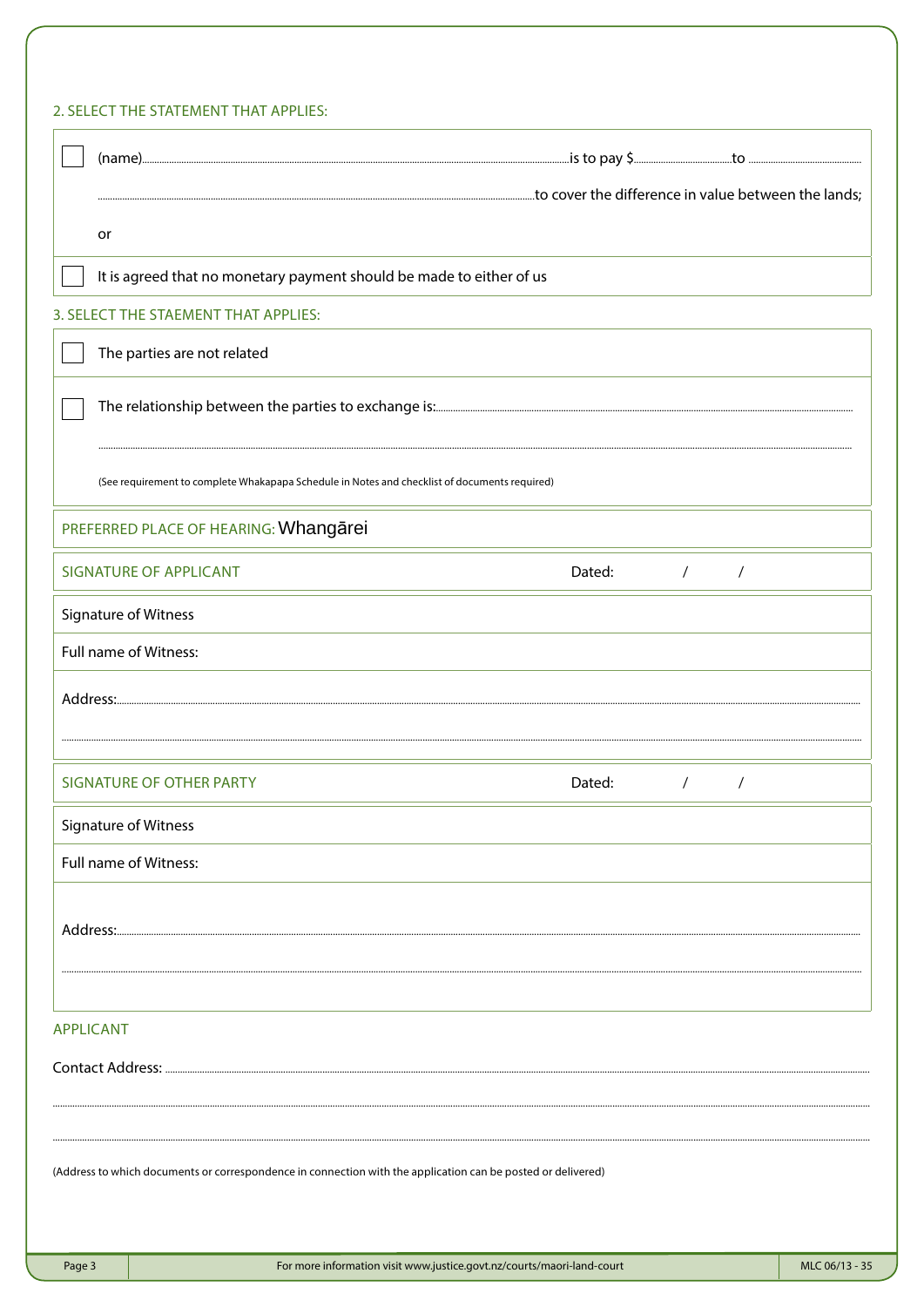## PHONE NUMBER(S):

| PHONE NUMBER(S):                                                                                             |       |  |  |  |
|--------------------------------------------------------------------------------------------------------------|-------|--|--|--|
| Home:                                                                                                        | Work: |  |  |  |
| Mobile:                                                                                                      | Fax:  |  |  |  |
| <b>Email Address:</b>                                                                                        |       |  |  |  |
| NOTE: Where fax or email addresses are given these may be used as a means of notice and service.             |       |  |  |  |
| <b>OTHER PARTY</b>                                                                                           |       |  |  |  |
|                                                                                                              |       |  |  |  |
|                                                                                                              |       |  |  |  |
| (Address to which documents or correspondence in connection with the application can be posted or delivered) |       |  |  |  |
| Phone Number(s):                                                                                             |       |  |  |  |
| Home:                                                                                                        | Work: |  |  |  |
| Mobile:                                                                                                      | Fax:  |  |  |  |
| <b>Email Address:</b>                                                                                        |       |  |  |  |
|                                                                                                              |       |  |  |  |

NOTE: Where fax or email addresses are given these may be used as a means of notice and service.

Fee: \$ 200.00

| <b>CHECKLIST OF DOCUMENTS REQUIRED:</b>                                                                                                                                                                    |
|------------------------------------------------------------------------------------------------------------------------------------------------------------------------------------------------------------|
| Current roll valuation or a valuation by a registered valuer for both blocks affected by the exchange.                                                                                                     |
| Where land other than Māori land is to be exchanged a full description of that land so as to enable<br>it to be clearly identified together with particulars of all encumbrances recorded against the land |
| Where any piece of land to be exchanged is only part of the land comprised in a title, a plan defining<br>the piece to be exchanged.                                                                       |
| Where the consent to the exchange has been given by a resolution passed under Part 9 of the Act<br>by the assembled owners, a copy of the resolution passed.                                               |
| Whakapapa of any person who is receiving shares in Māori land.                                                                                                                                             |

#### Explanatory Notes

Where undivided interests or shares in Māori land are to be exchanged the Court has no power to make an order unless the person receiving the shares in a block is either -

- (i) a child or remoter issue of the owner in that block of the shares to be exchanged, or (ii) a descendant of any former owner who is or was a member of the hapu associated v
- a descendant of any former owner who is or was a member of the hapū associated with the land, or
- (iii) an owner in that land who is a member of the hapū associated with the land, or (iv) a trustee of any person who qualifies under any of the above 3 requirements, or
- (iv) a trustee of any person who qualifies under any of the above 3 requirements, or
- whänaunga of that owner who are associated in accordance with tikanga Māori with that land.

In completing the whakapapa form to accompany the application a party to the exchange should clearly indicate how he or she qualifies to receive shares under the above provisions.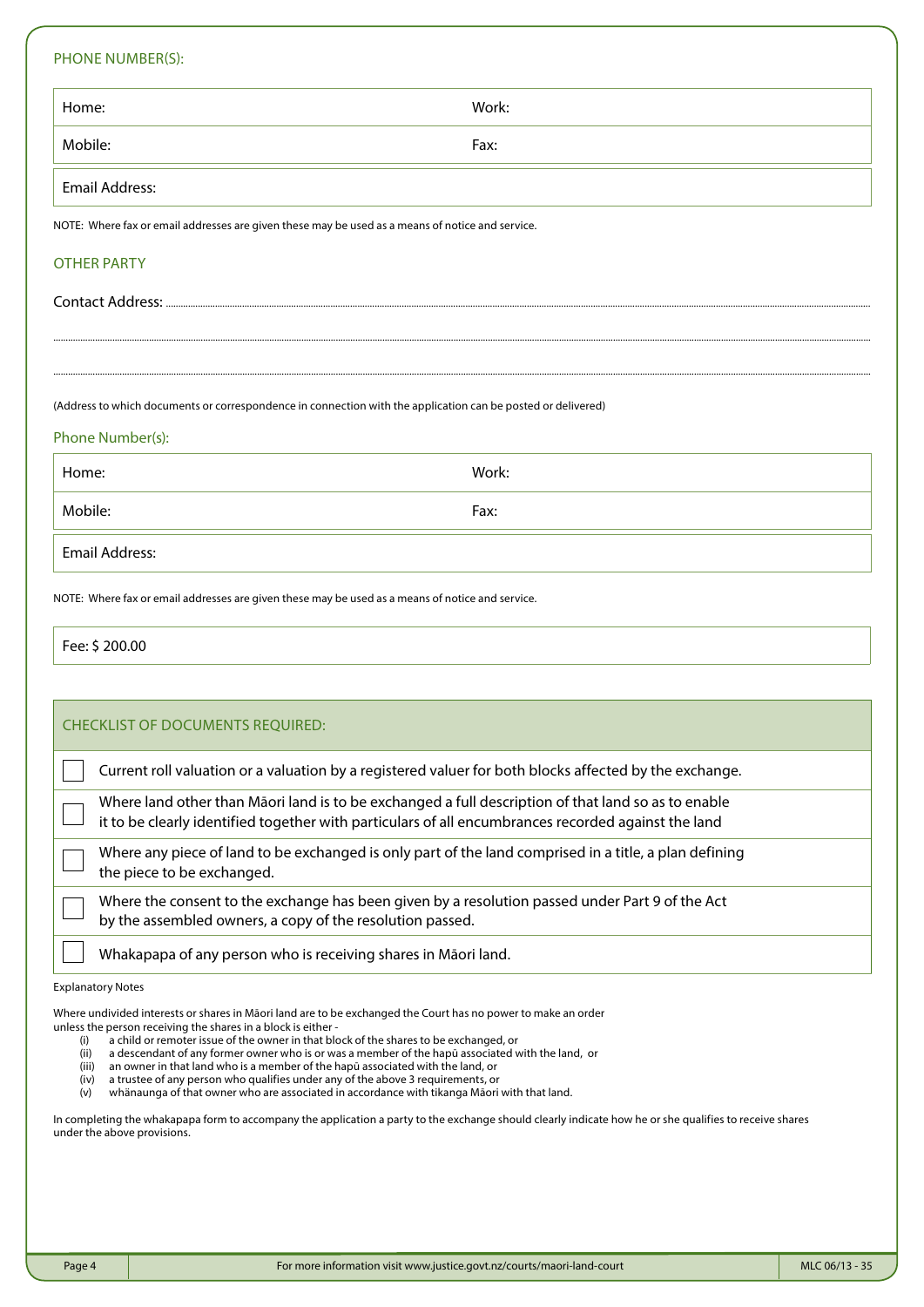## MĀORI LAND COURT CONTACT DETAILS

This application must be lodged with the Registrar of the District in which some or all of the land is located

TAITOKERAU L3, Manaia House 41 Rathbone St WHANGĀREI

DX Box AX10086 **WHANGAREI** 

PH: (09) 983 9940 Fax: (09) 983 9941 mlctaitokerau@justice.govt.nz

#### TAIRĀWHITI

Ngā Wai e Rua Building Cnr Lowe Str & Reads Quay GISBORNE

DX Box PX10106 GISBORNE

PH: (06) 869 0370 Fax: (06) 869 0371 mlctairawhiti@justice.govt.nz TAITOKERAU Auckland Information Office Avanti Finance Building 65B Main Highway Ellerslie, AUCKLAND

DX Box EX10912 AUCKLAND

PH: (09) 279 5850 Fax: (09) 279 5852 mlctamakimakaurau@justice.govt.nz

#### TĀKITIMU L2, Heretaunga House Corner Lyndon & Warren Strs HASTINGS

DX Box MX10024 **HASTINGS** 

PH: (06) 974 7630 Fax: (06) 974 7631 mlctakitimu@justice.govt.nz

## WAIKATO MANIAPOTO

L2, BNZ Centre 354-358 Victoria St HAMILTON

DX Box GX10101 **HAMILTON** 

PH: (07) 957 7880 Fax: (07) 957 7881 mlcwaikato@justice.govt.nz

AOTEA Ingestre Chambers

74 Ingestre Street WHANGANUI

DX Box PX10207 **WHANGANUI** 

PH: (06) 349 0770 Fax: (06) 349 0771 mlcaotea@justice.govt.nz

### WAIARIKI

Hauora House 1143 Haupapa St ROTORUA

DX Box JX10529 **ROTORUA** 

PH: (07) 921 7402 Fax: (07) 921 7412 mlcwaiariki@justice.govt.nz

### TE WAIPOUNAMU

30 Sheffield Crescent Burnside **CHRISTCHURCH** 

DX Box WX11124 CHRISTCHURCH

PH: (03) 962 4900 Fax: (03) 962 4901 mlctewaipounamu@justice.govt.nz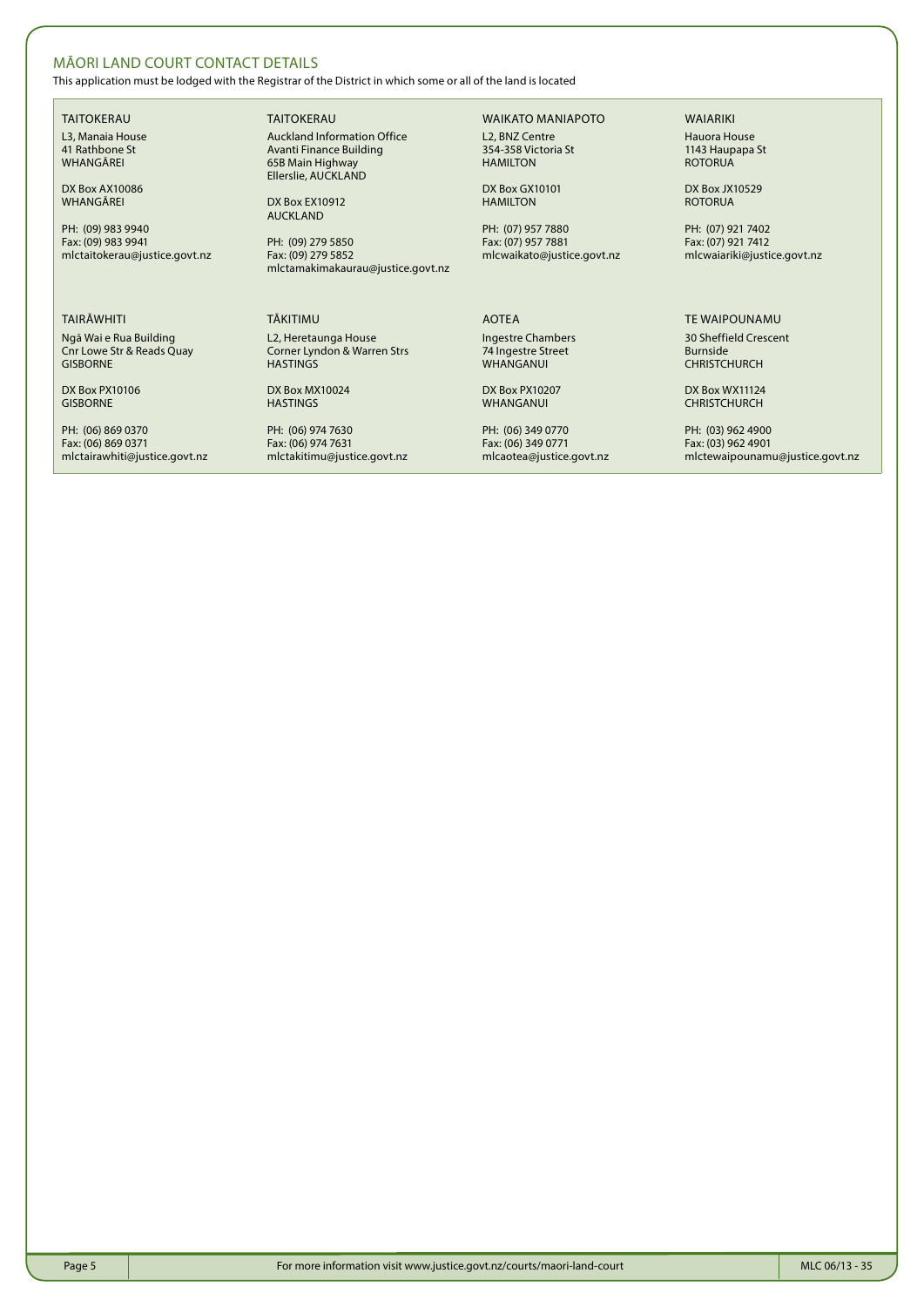

# **WHAKAPAPA DETAILS**

Note: This schedule needs to be completed only if a party to an exchange is receiving shares in Māori Land.

| 1. |                                                                                                                                                                                                                   |              |  |  |  |
|----|-------------------------------------------------------------------------------------------------------------------------------------------------------------------------------------------------------------------|--------------|--|--|--|
|    |                                                                                                                                                                                                                   |              |  |  |  |
| 2. | Full names of party's children:                                                                                                                                                                                   |              |  |  |  |
|    | a.                                                                                                                                                                                                                | b.           |  |  |  |
|    | c.                                                                                                                                                                                                                | d.           |  |  |  |
|    | e.                                                                                                                                                                                                                | $\mathsf{f}$ |  |  |  |
|    | g.                                                                                                                                                                                                                | h.           |  |  |  |
| 3. |                                                                                                                                                                                                                   |              |  |  |  |
|    |                                                                                                                                                                                                                   |              |  |  |  |
|    |                                                                                                                                                                                                                   |              |  |  |  |
| 4. | Full names of party's brothers and sisters: (if any and specify whether full brother or sister, whether half brother<br>or sister, whether any were adopted in or out of family, whether legally or as a whängai) |              |  |  |  |
|    | a.                                                                                                                                                                                                                |              |  |  |  |
|    | b.                                                                                                                                                                                                                |              |  |  |  |
|    | c.                                                                                                                                                                                                                |              |  |  |  |
|    | d.                                                                                                                                                                                                                |              |  |  |  |
|    | e.                                                                                                                                                                                                                |              |  |  |  |
|    | f.                                                                                                                                                                                                                |              |  |  |  |
|    | g.                                                                                                                                                                                                                |              |  |  |  |